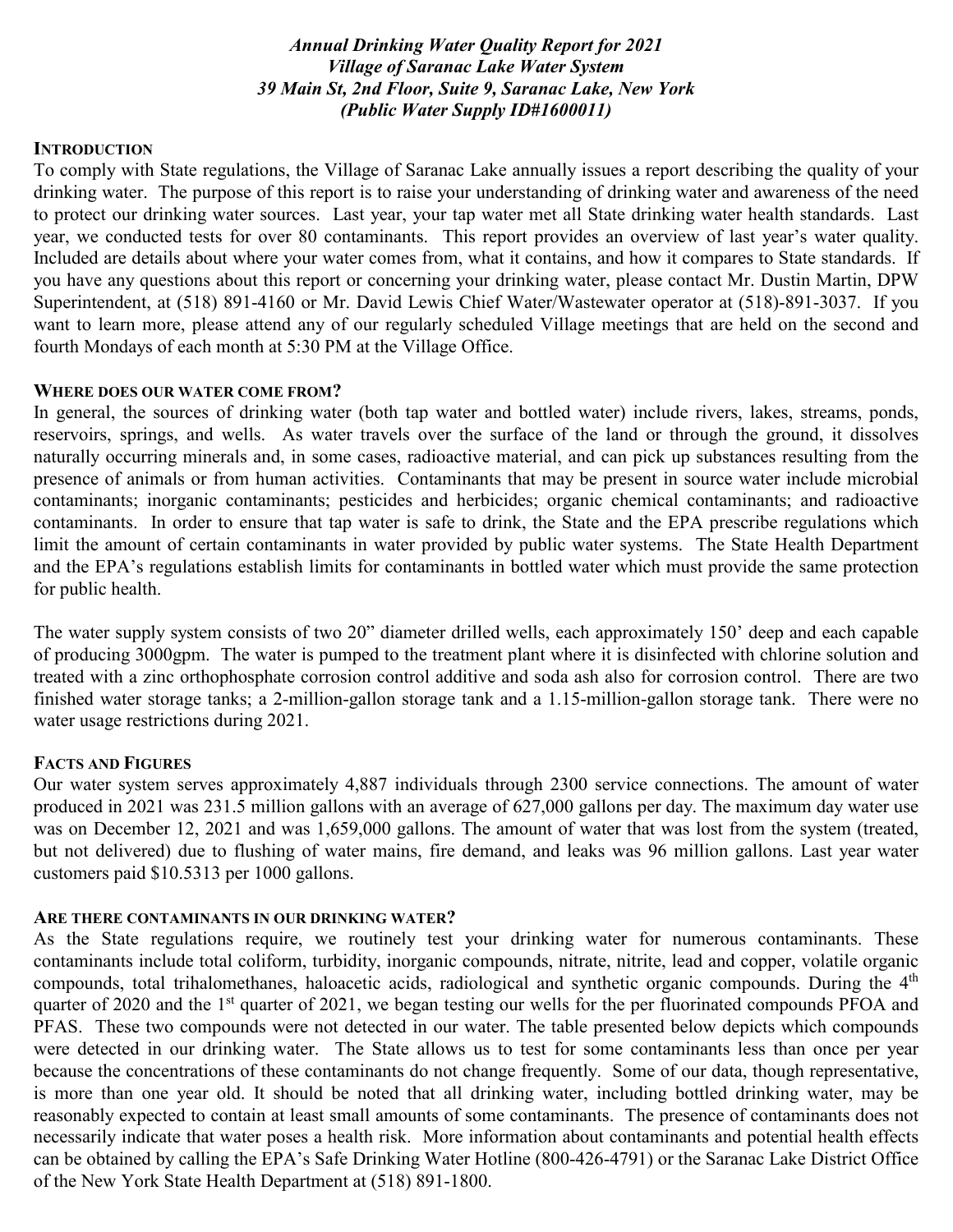| <b>Table of Detected Contaminants</b> |                 |         |                                       |                 |                |                                     |                                                                                                                                                                |
|---------------------------------------|-----------------|---------|---------------------------------------|-----------------|----------------|-------------------------------------|----------------------------------------------------------------------------------------------------------------------------------------------------------------|
|                                       | Violation       | Date of | Level                                 | Unit<br>Measure |                |                                     |                                                                                                                                                                |
| Contaminant                           | Yes/No          | Sample  | Detected                              | -ment           | <b>MCLG</b>    | Regulatory Limit<br>(MCL, TT or AL) | Likely Source of Contamination                                                                                                                                 |
| <b>Radioactive Contaminants</b>       |                 |         |                                       |                 |                |                                     |                                                                                                                                                                |
| Gross Alpha                           | N <sub>o</sub>  | 2013    | $\theta$                              | pCi/L           | $\theta$       | 15 (MCL)                            | Erosion of natural deposits.                                                                                                                                   |
| Radium 226 & 228                      | N <sub>o</sub>  | 2013    | $\mathbf{0}$                          | pCi/L           | $\theta$       | $5$ (MCL                            | Erosion of natural deposits.                                                                                                                                   |
| Gross Beta                            | $\overline{No}$ | 2013    | 1.2                                   | pCi/L           | $\theta$       | 50 (MCL)                            | Decay of natural deposits & man-made emissions.                                                                                                                |
| <b>Inorganic Contaminants</b>         |                 |         |                                       |                 |                |                                     |                                                                                                                                                                |
| Barium                                | No              | 2019    | 0.007                                 | mg/l            | $\overline{2}$ | 2(MCL)                              | Erosion of natural deposits                                                                                                                                    |
| Copper                                | $\overline{No}$ | 2020    | 0.56 <sup>2</sup><br>$0.065 - 0.0633$ | mg/L            | 1.3            | $1.3$ (AL)                          | Corrosion of household plumbing systems.                                                                                                                       |
| Lead                                  | N <sub>o</sub>  | 2020    | 0.0013 <sup>2</sup><br>$ND-0.0163$    | mg/L            | $\overline{0}$ | $0.015$ (AL)                        | Corrosion of household plumbing systems.                                                                                                                       |
| Nitrate                               | N <sub>o</sub>  | 2021    | 0.498                                 | mg/L            | 10             | 10 (MCL)                            | Runoff from fertilizer use; leaching from septic<br>tanks, sewage, erosion of natural deposits.                                                                |
| Arsenic                               | N <sub>o</sub>  | 2019    | 0.0005                                | mg/L            | n/a            | 0.01                                | Erosion of natural deposits; Runoff from orchards;<br>Runoff from glass &electronics production wastes.                                                        |
| Antimony                              | N <sub>o</sub>  | 2019    | 0.0005                                | mg/L            | 0.006          | 0.006                               | Discharge from petroleum refineries; fire retardants;<br>ceramics; electronics; solder.                                                                        |
| Odor                                  | N <sub>o</sub>  | 2019    | 1                                     | Unit            | n/a            | $\overline{3}$                      | Natural sources; Organic or inorganic pollutants<br>originating from municipal and industrial waste                                                            |
| Color                                 | No              | 2019    | $\overline{15}$                       | Units           | n/a            | $\overline{15}$                     | Natural color may be caused by decaying leaves,<br>plants, and soil organic matter; the presence of<br>metals such as copper, iron and manganese;              |
| Zinc                                  | N <sub>o</sub>  | 2019    | 0.194                                 | mg/L            | n/a            | 5                                   | Naturally occurring or indicative of landfill leachate                                                                                                         |
| Sulfate                               | No              | 2019    | 42.8                                  | mg/L            | n/a            | 250 (MCL)                           | Naturally occurring                                                                                                                                            |
| Chloride                              | N <sub>o</sub>  | 2019    | 80.8                                  | mg/L            | n/a            | 250 (MCL)                           | Naturally occurring                                                                                                                                            |
| Sodium                                | No              | 2021    | 37                                    | mg/L            | n/a            | See Note 5                          | Naturally occurring; Road salt; Water softeners;<br>Animal waste.                                                                                              |
| <b>Disinfection Byproducts</b>        |                 |         |                                       |                 |                |                                     |                                                                                                                                                                |
| <b>Total Trihalomethanes</b>          | N <sub>o</sub>  | 2021    | $6.83 - 9.554$                        | $\frac{u}{g}$   | n/a            | 80 (MCL)                            | By-product of drinking water chlorination needed to kill<br>harmful organisms. TTHMs are formed when source water<br>contains large amounts of organic matter. |
| Haloacetic Acids                      | N <sub>o</sub>  | 2021    | $1.35 - 1.604$                        | $\frac{u}{g}$   | n/a            | 60 (MCL)                            | By-product of drinking water chlorination.                                                                                                                     |

#### **Notes:**

2 – We collected 1 round of 20 lead & copper samples in 2020. The level presented represents the highest  $90<sup>th</sup>$  percentile of the 20 sites tested. A percentile is a value on a scale of 100 that indicates the percent of a distribution that is equal to or below it. The 90<sup>th</sup> percentile is equal to or greater than 90% of the lead values detected at your water system. In this case, 20 samples were collected at your water system and the  $90<sup>th</sup>$  percentile value was the  $2<sup>nd</sup>$  highest value.

3 – The levels presented represent the range of the 20 samples collected. The action level for copper were not exceeded at any site. The action level for lead was exceeded at one site.

4 – The results show the range of concentrations at two sampling locations in the distribution system.

5 - Water containing more than 20 mg/l of sodium should not be used for drinking by people on severely restricted sodium diets. Water containing more than 270 mg/l of sodium should not be used for drinking by people on moderately restricted sodium diets.

#### **Definitions:**

*Maximum Contaminant Level*(MCL): The highest level of a contaminant that is allowed in drinking water. MCLs are set as close to the MCLGs as feasible.

*Maximum Contaminant Level Goal* (MCLG): The level of a contaminant in drinking water below which there is no known or expected risk to health. MCLGs allow for a margin of safety.

Action Level (AL): The concentration of a contaminant which, if exceeded, triggers treatment or other requirements which a water system must follow.

*Treatment Technique* (TT): A required process intended to reduce the level of a contaminant in drinking water.

*Non-Detects* (ND): Laboratory analysis indicates that the constituent is not present.

*Milligrams per liter* (mg/l): Corresponds to one part of liquid in one million parts of liquid (parts per million - ppm).

*Micrograms per liter* (ug/l): Corresponds to one part of liquid in one billion parts of liquid (parts per billion - ppb).

*Picocuries per liter* (pCi/L): A measure of the radioactivity in water.

## **What does this information mean?**

As you can see by the table, our system had no violations. We have learned through our testing that some contaminants have been detected; however, these contaminants were detected below the level allowed by the State.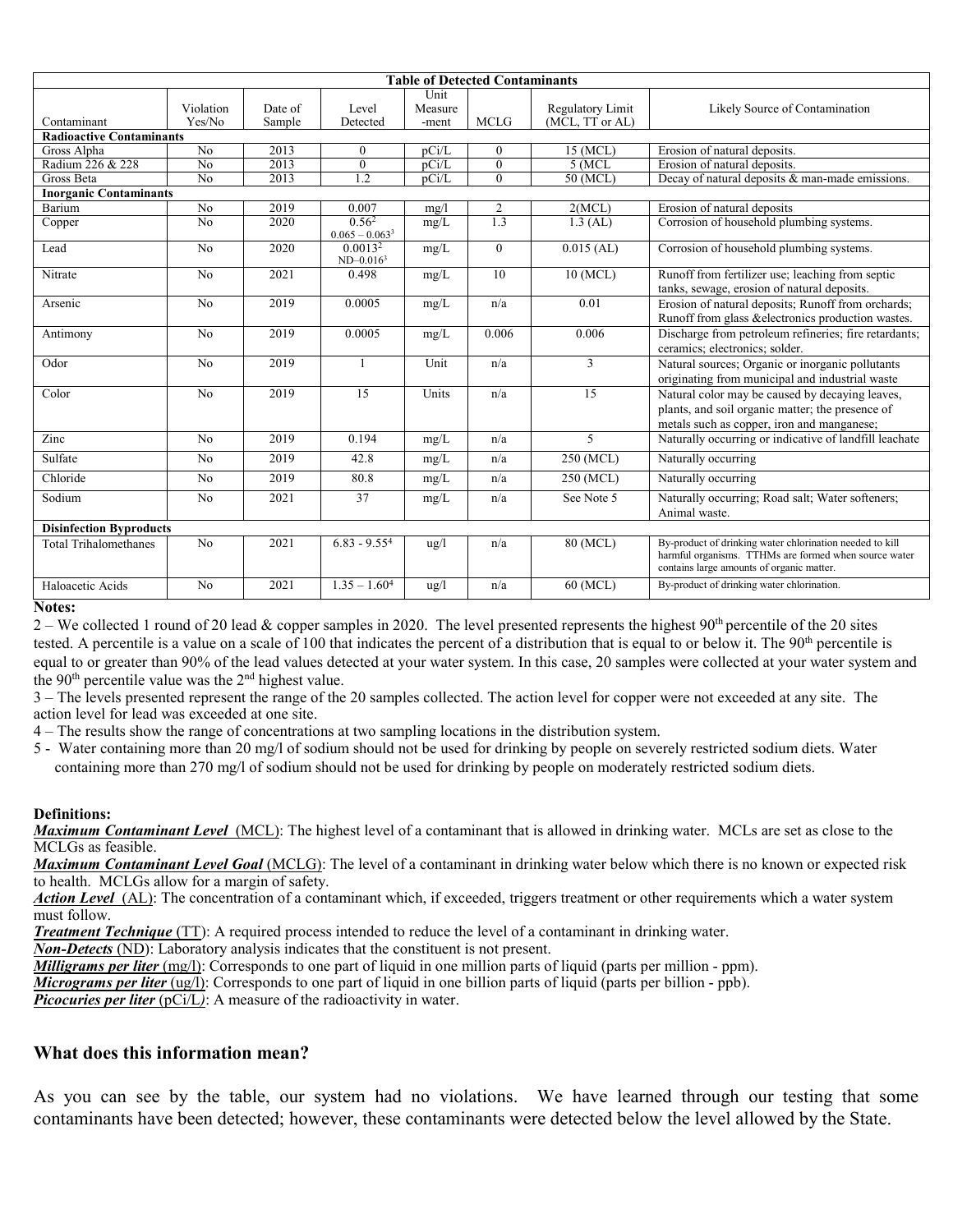### **IS OUR WATER SYSTEM MEETING OTHER RULES THAT GOVERN OPERATIONS?**

We are in full compliance with all applicable State drinking water operating, monitoring and reporting requirements.

# **DO I NEED TO TAKE SPECIAL PRECAUTIONS?**

Some people may be more vulnerable to disease causing microorganisms or pathogens in drinking water than the general population. Immuno-compromised persons such as persons with cancer undergoing chemotherapy, persons who have undergone organ transplants, people with HIV/AIDS or other immune system disorders, some elderly, and infants can be particularly at risk from infections. These people should seek advice from their health care provider about their drinking water. EPA/CDC guidelines on appropriate means to lessen the risk of infection by Cryptosporidium, Giardia and other microbial pathogens are available from the Safe Drinking Water Hotline (800- 426-4791).

If present, elevated levels of lead can cause serious health problems, especially for pregnant women, infants, and young children. It is possible that lead levels at your home may be higher than at other homes in the community as a result of materials used in your home's plumbing. The Village of Saranac Lake is responsible for providing high quality drinking water but cannot control the variety of materials used in plumbing components. When your water has been sitting for several hours, you can minimize the potential for lead exposure by flushing your tap for 30 seconds to 2 minutes before using water for drinking or cooking. If you are concerned about lead in your water, you may wish to have your water tested. Information on lead in drinking water, testing methods, and steps you can take to minimize exposure is available from the Safe Drinking Water Hotline (1-800-426-4791) or at exposure is available from the Safe Drinking Water Hotline (1-800-426-4791) or at http://www.epa.gov/safewater/lead.

# **Source Water Assessment Summary**

The NYS Dept. of Health completed a source water assessment for this system based on available information.

The source water assessment for the drilled wells has rated these wells as having an elevated susceptibility. No significant sources of contamination were identified. The wells draw water from an unconfined aquifer however the overlying soils will provide adequate protection from potential contamination. Please note that our water supply is disinfected to ensure that the finished water delivered to your home meets the New York State's drinking water standards for microbiological contamination. The health department will use this information to direct future source water protection activities. These may include water quality monitoring, resource management, planning, and education programs. A copy of the assessment, including a map of the assessment area, can be obtained by contacting us as noted below.

# **WHY SAVE WATER AND HOW TO AVOID WASTING IT?**

Although our system has an adequate amount of water to meet present and future demands, there are a number of reasons why it is important to conserve water:

- Saving water saves energy and some of the costs associated with both of these necessities of life;
- Saving water reduces the cost of energy required to pump water and the need to construct costly new wells, pumping systems and water towers; and
- ♦ Saving water lessens the strain on the water system during a dry spell or drought, helping to avoid severe water use restrictions so that essential fire fighting needs are met.

You can play a role in conserving water by becoming conscious of the amount of water your household is using, and by looking for ways to use less whenever you can. It is not hard to conserve water. Conservation tips include: